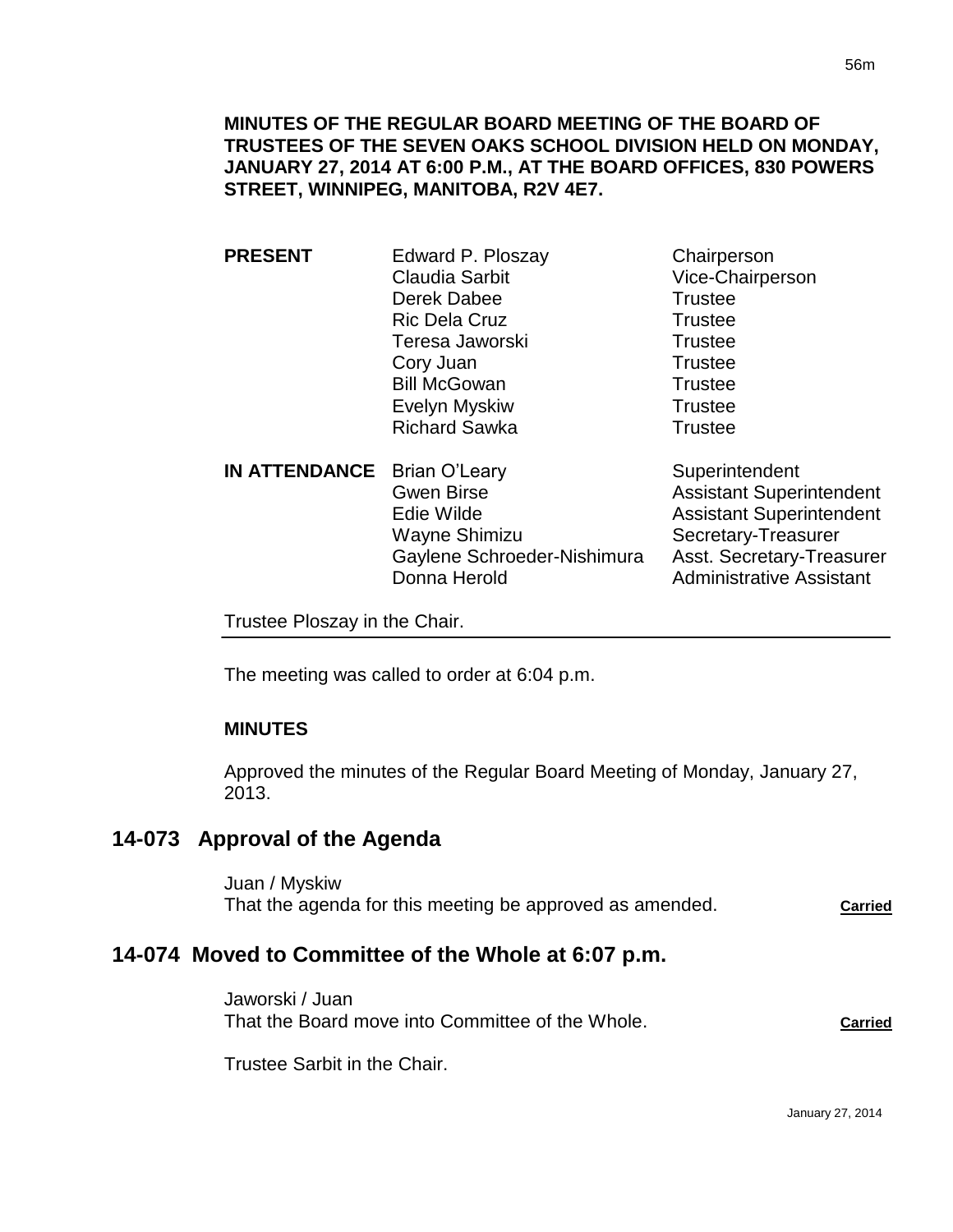- Trustee Dela Cruz reported on developments arising from collective bargaining.
- **Trustee Juan reported on the recent MSBA Regional meeting.**

# **SUPERINTENDENTS' PERSONNEL REPORT**

# **14-075 Superintendents' Personnel Report**

Myskiw / Dela Cruz Approved that the Superintendents' Personnel Report be ratified. **Carried** 

# TEACHER APPOINTMENTS

Jennifer Babcock was appointed to a full-time (1.00) Limited Teacher-General (Term) contract effective January 13, 2014 to March 28, 2014.

Amandeep Badhan was appointed to a part-time (.50) Limited Teacher-General (Term) contract effective January 20, 2014 to June 27, 2014.

Philip Bebeck was appointed to a full-time (1.00) Limited Teacher-General (Term) contract effective January 21, 2014 (indefinite).

Kelly Collins was appointed to a part-time (.50) Limited Teacher-General (Term) contract effective January 17, 2014 to March 28, 2014.

Lynnette Navarro was appointed to a full-time (1.00) Limited Teacher-General (Term) contract effective January 27, 2014 (indefinite).

Brad Russell was appointed to a full-time (1.00) Limited Teacher-General (Term) contract effective February 3, 2014 to June 27, 2014.

# TEACHER MATERNITY AND PARENTAL LEAVES

Melanie Chief was granted maternity and parental leave effective February 3, 2014 to January 30, 2015.

Dana Collette was granted maternity and parental leave effective April 6, 2014 to April 6, 2015.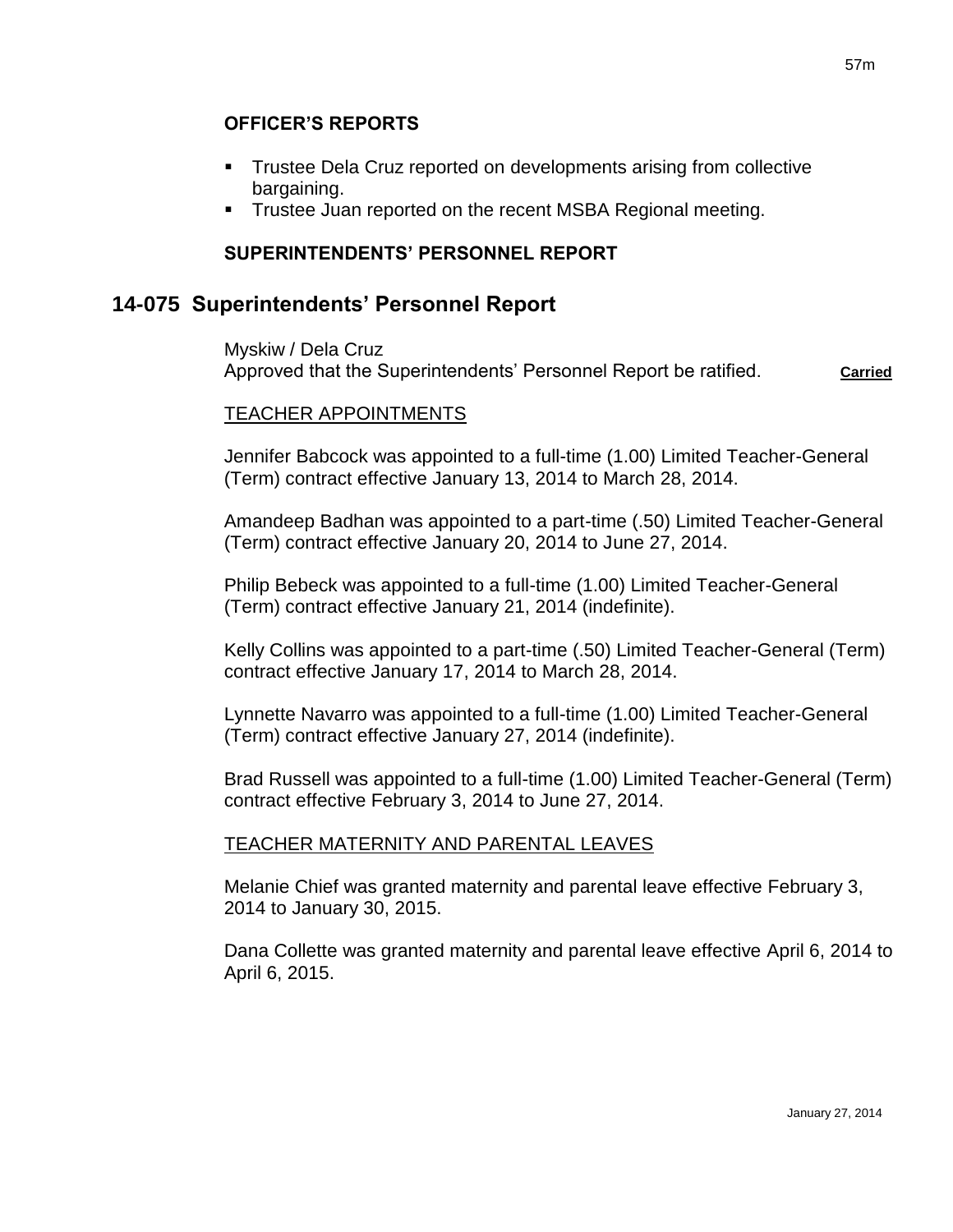# **SUPERINTENDENTS' PERSONNEL REPORT**

#### SUBSTITUTE TEACHER APPOINTMENTS

The following teachers were appointed to Substitute Teacher contracts effective the 2013-2014 school year:

Kelly Collins **Curtis Neskar** Wesley Eaton **Robert Toews** 

#### EDUCATIONAL ASSISTANT RETIREMENT

Lori Gesell gave notice of intent to retire effective June 27, 2014.

#### CHILD CARE COORDINATOR LEAVE OF ABSENCE

Catherine Haworth was granted a leave of absence, full-time (1.00), without pay, effective December 21, 2013 to January 4, 2015.

### **SUPERINTENDENTS' REPORT**

The following matters were received as information:

- 2014-2015 Draft Budget Update.
- **Amber Trails Community Meeting Update.**
- **Assistant Superintendent Student Services Search.**
- **Manitoba School Boards Association Region 5 & 6 Meeting Update.**

Trustee Ploszay in the Chair.

# **14-076 Transportation Fees for 2014-2015**

Juan / Myskiw

Approved that the 2014/15 Transportation Fees for non-eligible students be as follows:

- \$ 465.00 for Grades K-5 students.
- \$ 525.00 for Grades 6-8 students.
- \$ 589.00 for Grades 9-12 students.

That the fee for families with more than one child, Kindergarten to Grade 8, riding the bus be reduced by \$100 for the second child and that the maximum family fees be set as follows: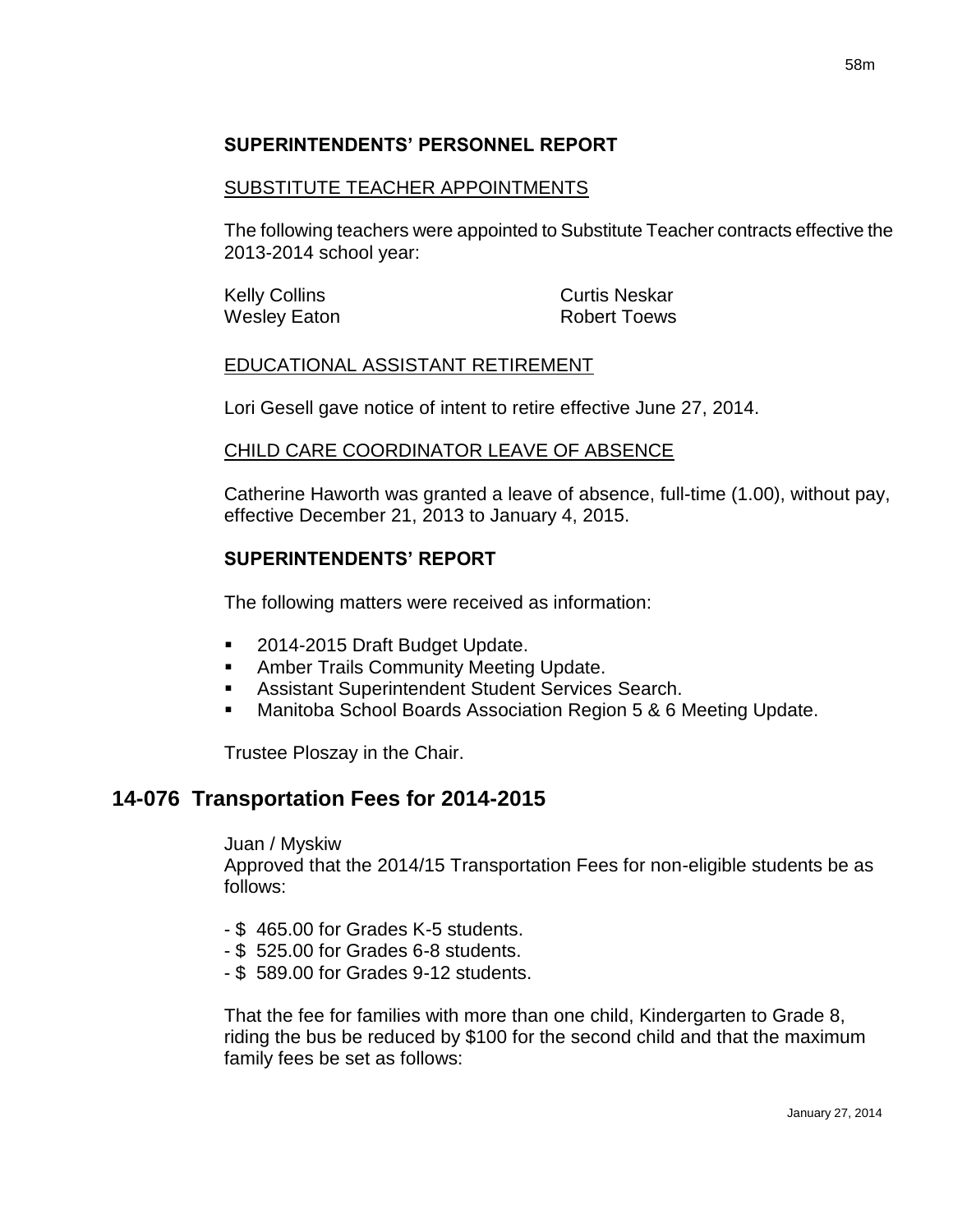- \$ 830.00 for two or more K Grade 5.
- \$ 890.00 for one K Grade 5 and one Grades 6-8.
- \$ 950.00 for two or more Grades 6-8.
- \$ 954.00 for one K Grade 5 and one Grades 9-12.
- \$1,014.00 for one Grades 6-8 and one Grades 9-12.
- \$1,178.00 for two or more Grades 9-12. **Carried**

### **14-076 Financing for Installation of New Fiber Network**

#### Jaworski / Dabee

That the Board request the approval of the Minister of Education and Advanced Learning to finance the construction and installation of the Division's private fiber wide area network. **Carried Carried Carried Carried Carried Carried Carried** 

Trustee Ploszay in the Chair.

### **14-078 By-Law No. 1-2014**

#### Sarbit / McGowan

Approved that By-Law No. 1-2014 for the purpose of borrowing the sum of \$3,625,700.00 Dollars for the purpose of the Garden City Collegiate Science Room Upgrade (\$20,100.00), Victory School Stand Alone Childcare (\$718,500.00), Chillers and Cooling Tower Replacement at Maples Collegiate (\$255,000.00), New dual K-8 Amber Trails School (\$1,992,100.00), two unlinked Portable Classrooms at West St. Paul School (\$320,000.00) and two unlinked Portable Classrooms at École Belmont School (\$320,000.00) be given first reading. **Carried**

### **14-079 By-Law No. 2-2014**

#### Dela Cruz / Juan

Approved that By-Law No. 2-2014 for the purpose of borrowing of monies to meet expenses related to the Fiber Wide Area Network and to provide financing therefor be given first reading. **Carried**

### **14-080 By-Law No. 2-2014**

#### Myskiw / Juan

Approved that the Board suspend its regular order of business in order to give second and third reading to By-Law No. 2-2014 for the borrowing of monies for the purpose of financing the Fiber Wide Area Network project. **Carried**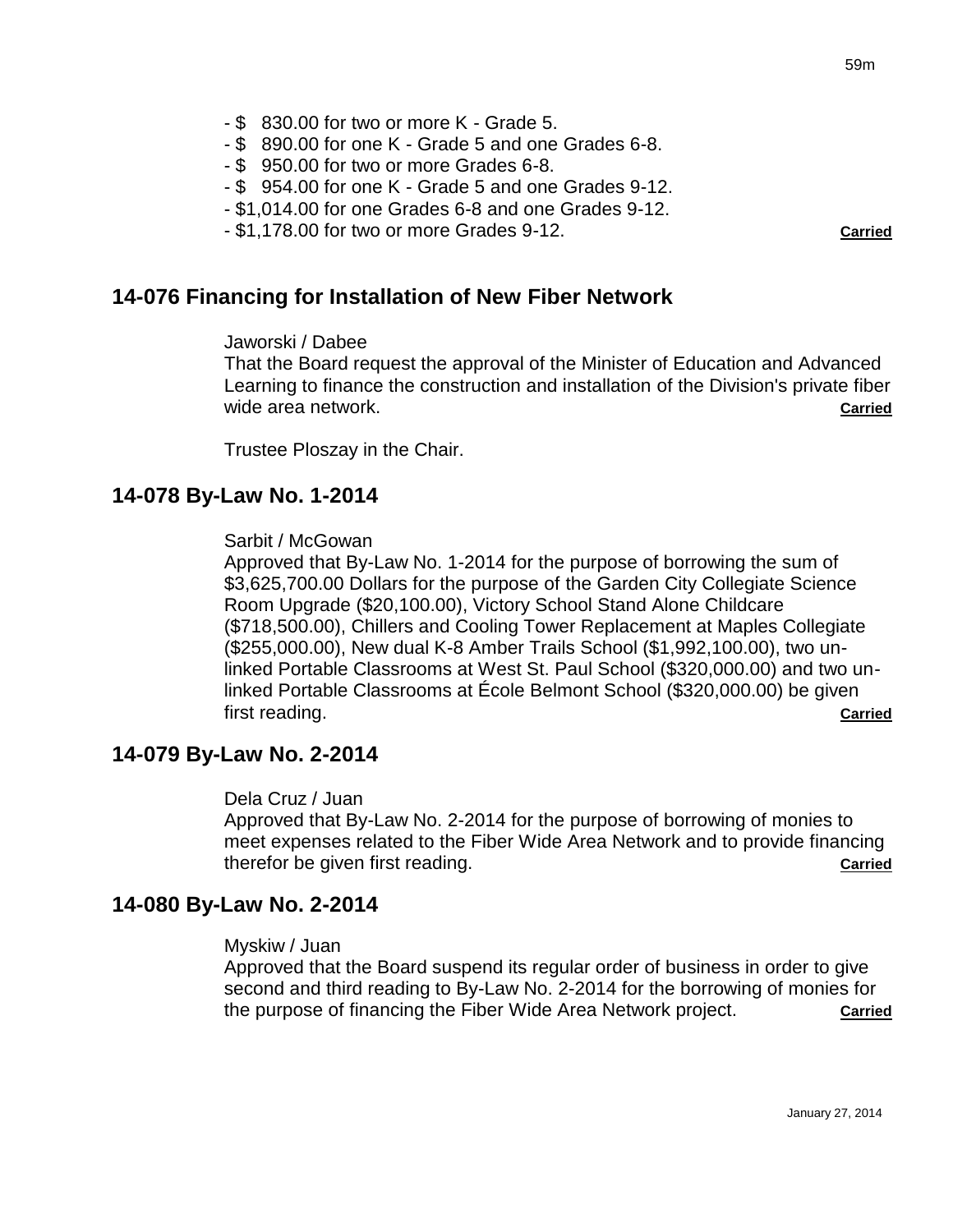# **14-081 By-Law No. 2-2014**

#### Jaworski / Juan

Approved that By-Law No. 2-2014 for the purpose of borrowing of monies to meet expenses related to the Fiber Wide Area Network and to provide financing therefor be given second reading. **Carried**

### **14-082 By-Law No. 2-2014**

Myskiw / Jaworski

That By-Law No. 2-2014 for the purpose of borrowing of monies to meet expenses related to the Fiber Wide Area Network and to provide financing therefor be given third and final reading, be signed and sealed. **Carried**

### **14-083 Shawane Dagosiwin**

Sarbit / Myskiw Approved that the Seven Oaks School Division support the Tenth Annual Aboriginal Education Research Forum "Shawane Dagosiwin" as a \$1,000 corporate sponsor. **Carried**

# **14-084 Garden City Collegiate – Europe Spring Break 2015**

Juan / Jaworski Approved that the Board approve the requests from Garden City Collegiate to take students to Europe, Spring 2015. **Carried**

# **14-085 Winnipeg Symphony Orchestra Gala**

Myskiw / McGowan

Approved that the Board purchase a Corporate Table (\$2,500) for the Winnipeg Symphony Orchestra Achievement Awards Gala on February 25, 2014. **Carried**

### **Superintendents' Report**

Superintendent Brian O'Leary and Trustee Derek Dabee informed the Board about the redevelopment of the grounds at Elwick Community School.

### **CONSENT AGENDA**

# **14-086 Consent Agenda**

Dela Cruz / Juan That Item "A" December 2013 Expenditure Listing be removed from the Consent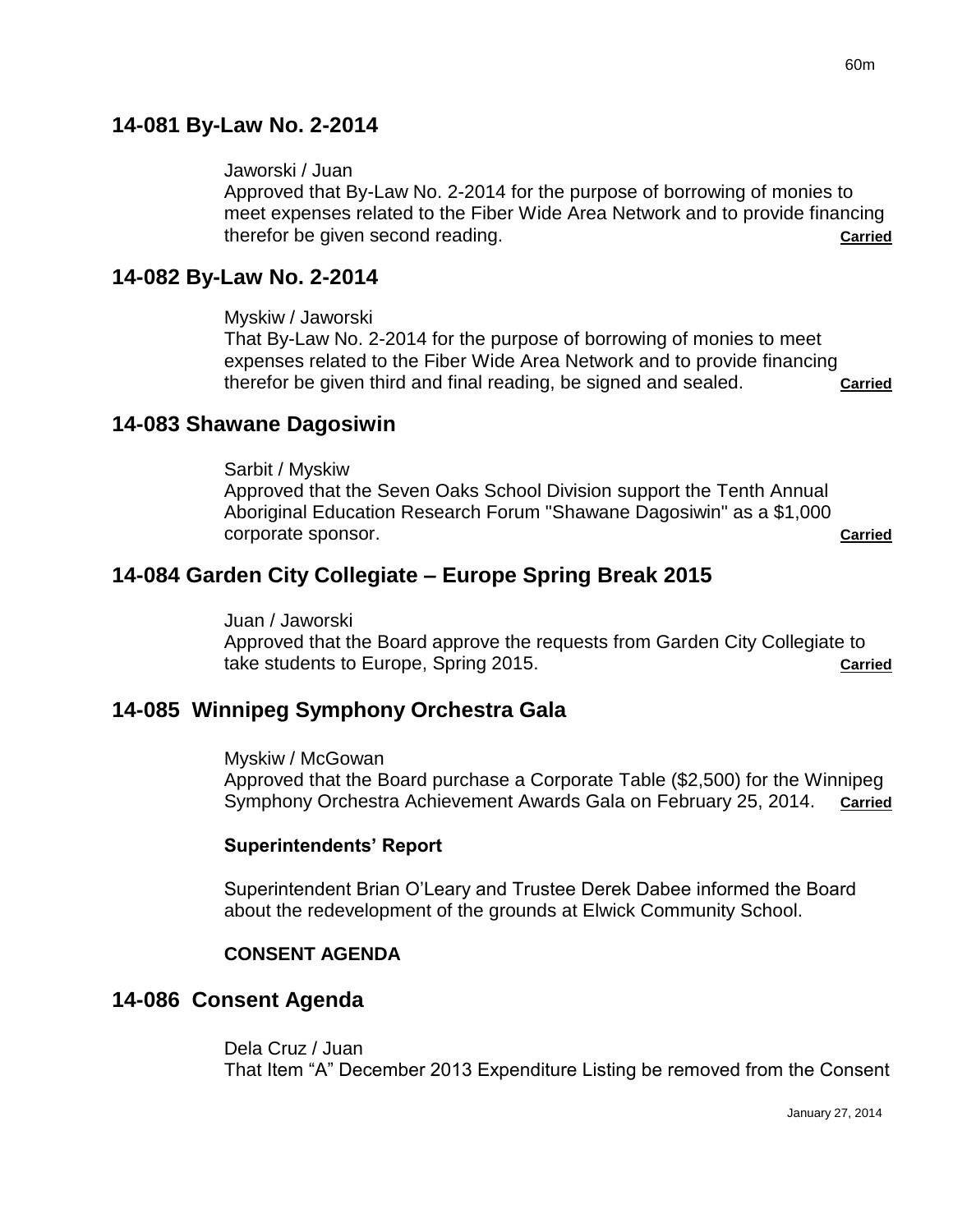Agenda for discussion and that the remaining Consent Agenda be approved. **Carried**

# Bockstael Construction Certificate of Payment No. 6

That Certificate of Payment No. 6 for the Maples Collegiate Commons Addition project in the amount of \$470,216.18 be paid to Bockstael Construction.

# Statutory Holdback on Bockstael Construction Certificate of Payment No. 6

That the Statutory Holdback on Certificate of Payment No. 6 for the Maples Collegiate Commons Addition project in the amount of \$36,310.13 be paid to the SOSD/Bockstael-449-Maples Commons account.

# Number Ten Architectural Group Invoice No. 12842

That Invoice No. 12842 for the Elwick Elevator and Grooming Room project in the amount of \$9,793.59 be paid to Number Ten Architectural Group.

# Number Ten Architectural Group Invoice No. 12843

That Invoice No. 12843 for the Edmund Partridge Elevator and Grooming Room project in the amount of \$6,524.81 be paid to Number Ten Architectural Group.

### Prairie Architects Inc. Invoice No. 4229

That Invoice No. 4229 for the new Amber Trails School project in the amount of \$16,323.65 be paid to Prairie Architects Inc.

# QCA Building Envelope Ltd. Invoice No. 359

That Invoice No. 359 for the new Amber Trails School project in the amount of \$1,496.25 be paid to QCA Building Envelope Ltd.

# QCA Building Envelope Ltd. Invoice No. 370

That Invoice No. 370 for the new Amber Trails School project in the amount of \$840.00 be paid to QCA Building Envelope Ltd.

# QCA Building Envelope Ltd. Invoice No. 374

That Invoice No. 374 for the Victory Site Day Care project in the amount of \$430.50 be paid to QCA Building Envelope Ltd.

# Stantec Consulting Invoice No. 828328

That Invoice No. 828328 for the Garden City Collegiate East Exterior Wall Replacement project in the amount of \$16,915.50 be paid to Stantec Consulting. Times New Roman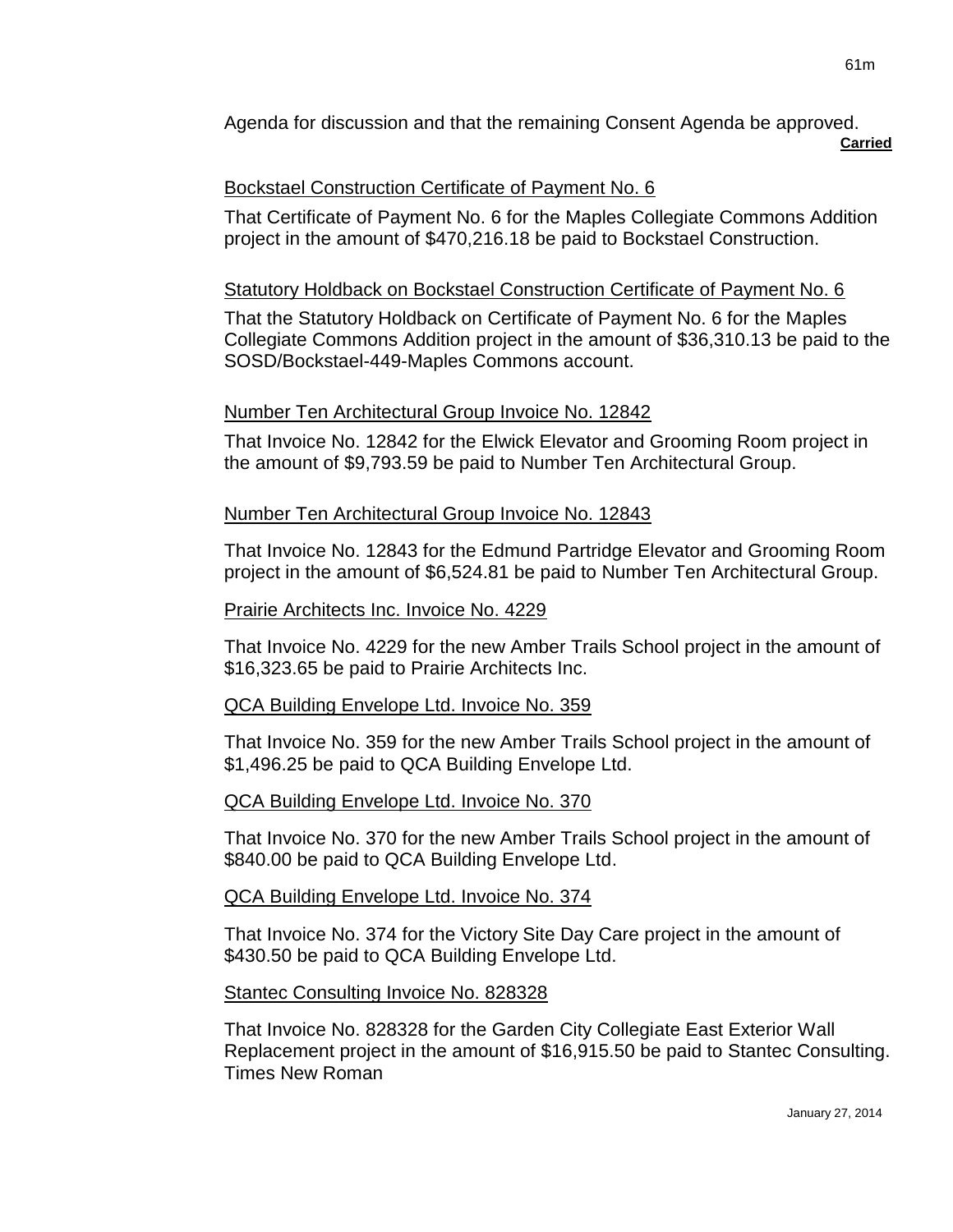# **14-087 – Consent Agenda – Item A**

McGowan / Sawka That Item A – December 2013 Expenditure Listing be approved. **Carried**

December 2013 Expenditure Listing

That cheques #2141414-#2141835 and #789-#800, US\$ cheques #214072- #214082, direct deposits #20142497-#20143187 and pre-authorized debits #2014077-#2014090 in the amount of \$3,367,495.60 be approved.

# **POLICY COMMITTEE**

### **Policy AC - JB: Commitment to Equity**

Recommended Action: That Policy #AC - JB: Commitment to Equity be approved for inclusion in the Policy Manual.

*Deferred to February 3, 2014 Regular Board meeting.*

### **CONFERENCE REPORTS**

Angela Bubnowicz, Vice-Principal, École Riverbend Community School: National Council of Teachers of Mathematics (Presenter), October 22 to 25, 2013 - Las Vegas, Nevada.

Tina Plett, Teacher, West Kildonan Collegiate: Broadway Teachers' Workshop, July 8 to 10, 2013 - New York, New York.

Jey Thibedeau-Silver, Teacher, Garden City Collegiate: Broadway Teachers' Workshop, July 8 to 10, 2013 - New York, New York.

Dan Kammerlock, Teacher, R.F. Morrison School: National Council of Teachers of Mathematics, October 23 to 25, 2013 - Las Vegas, Nevada.

Dawn Wilson, Teacher, Maples Collegiate Canadian Student Leadership Conference, September 17 to 21, 2013 - Montague, PEI.

Erin Gray, Teacher, R.F. Morrison School: National Council of Teachers of Mathematics, October 23 to 25, 2013 - Las Vegas, Nevada.

Patrick Harding, Teacher, Elwick School: National Council of Teachers of Mathematics, October 23 to 25, 2013 - Las Vegas, Nevada.

Kari Kammerlock, Teacher, Elwick School: National Council of Teachers of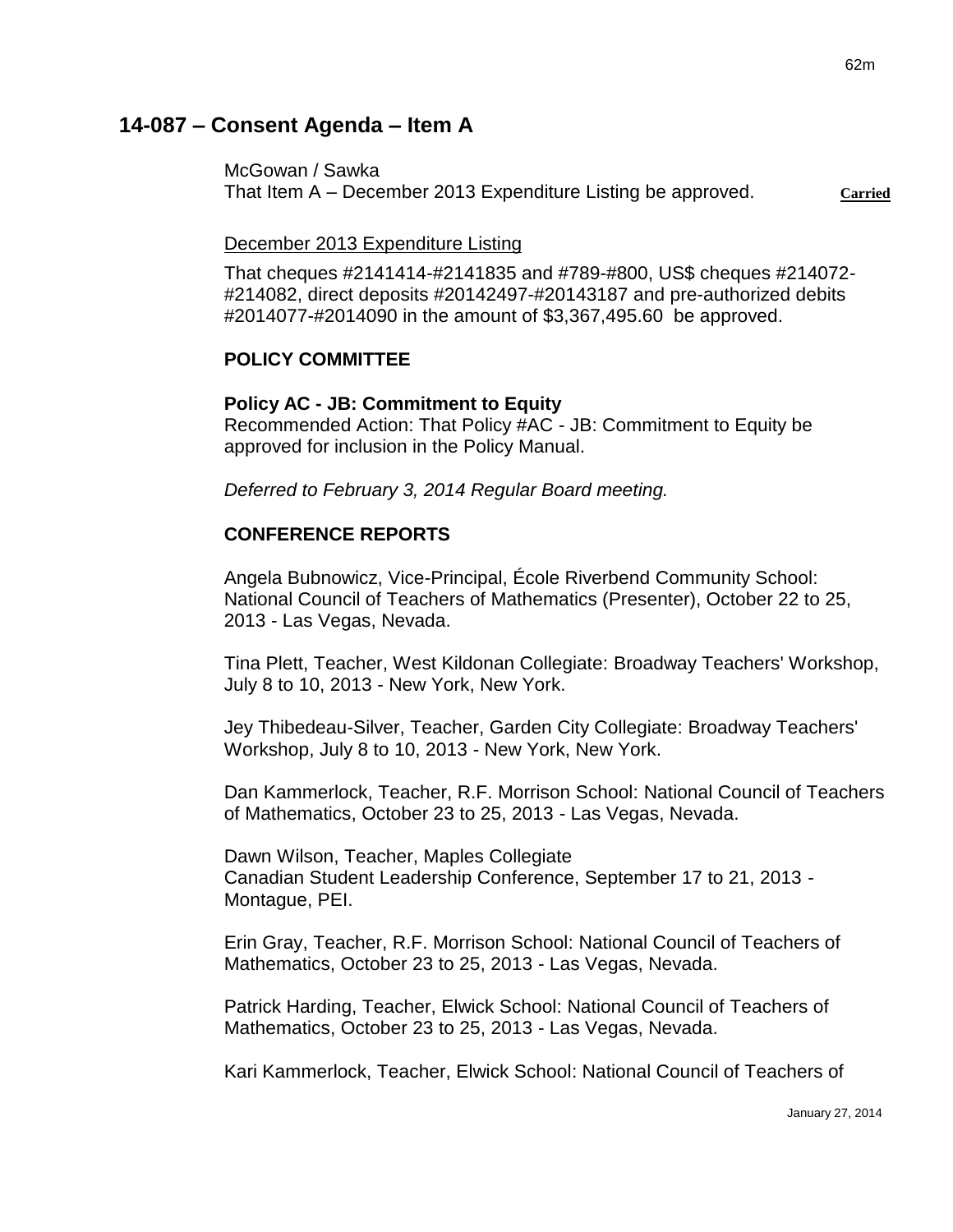# **CONFERENCE REPORTS**

Mathematics, October 23 to 25, 2013 - Las Vegas, Nevada.

Jeremy Daniels, Teacher, A.E. Wright School: ASCD: Educational Leadership Conference, November 1 to 3, 2013 - Las Vegas, Nevada.

Rosanne Sarkany, Teacher, A.E. Wright School: National Council of Teachers of Mathematics, October 23 to 25, 2013 - Las Vegas, Nevada.

### **ITEMS OF INFORMATION**

- Stan Struthers, Minister of Municipal Government: Letter to Floyd Martens, President, Manitoba School Boards Association regarding resolution exempting public school properties from municipal special service levies.
- Community Living Manitoba: February 2014 Inclusive Education Month.
- Interlake School Division: Appointment of Christine Penner to the position of Superintendent / CEO commencing July 1, 2014.
- Province of Nova Scotia: Deputy Minister, Education and Early Childhood Development bulletin.
- Canadian Education Association: CEA Research Series: The Facts on Education - Under what conditions does technology impact learning?
- CSBA Congress 2014: July3 to 5, 2014 Niagara Falls, Ontario.
- MSBA Webinar: Getting your House in Order January 30 12:00 noon.
- Winnipeg Safe & Caring Schools Conference: The Power of One: February 10, 2014 - The Victoria Inn and Convention Centre.
- Tim Austin, Manager of Taxation & Finance Services, City of Winnipeg: 2014 Notice of Tax Requirements.
- Craig Wallis, Labour Relations Consultant, Manitoba School Boards Association: MSBA Pension Plan eligibility for employees moving between participating school divisions.
- John Wassenaar, Number TEN Architectural Group: Change Order No. 14 Maples Commons.
- John Wassenaar, Number TEN Architectural Group: Change Order No. 15 Maples Commons.
- Konrad A. Erickson, Project Leader, Public Schools Finance Board: 2013-14 Portables Program École Belmont and West St. Paul School project support.
- Andrea Lawson, Project Leader, Public Schools Finance Board: Garden City Collegiate - Physics and Chemistry - Science Room Upgrade, Science Enrichment Technology Grant.
- Andrea Lawson, Project Leader, Public Schools Finance Board: Garden City Collegiate - Physics and Chemistry - Science Room Upgrade, Furnishing Grant.
- **Precinct F Precinct Plan, Subdivision & Rezoning Applications:**